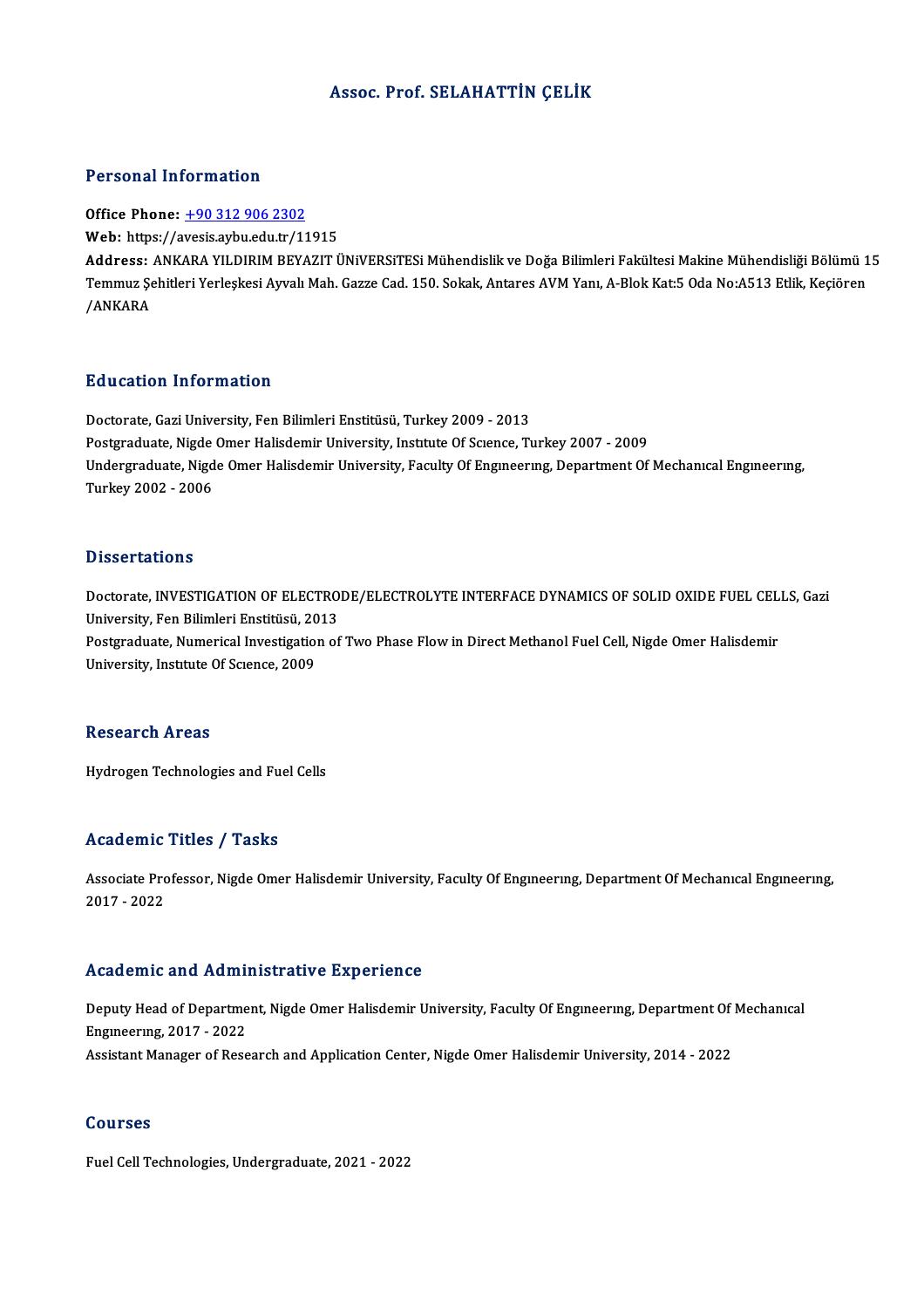### Advising Theses

Advising Theses<br>Çelik S., Doğrudan metanol yakıt pilleri için elektrokimyasal metanol sensörü geliştirilmesi, Postgraduate,<br>N.CUHADAR(Student), 2021 ra vienn<sub>e</sub><br>1998 (Celik S., Doğrudan metanol ya<br>N.ÇUHADAR(Student), 2021<br>Celik S., PEM velat pillori için Çelik S., Doğrudan metanol yakıt pilleri için elektrokimyasal metanol sensörü geliştirilmesi, Postgraduate,<br>N.ÇUHADAR(Student), 2021<br>Çelik S., PEM yakıt pilleri için düşük ağırlıklı akış plakası geliştirilmesi, Postgraduat

N.ÇUHADAR(Student), 2021<br>Çelik S., PEM yakıt pilleri için düşük ağırlıklı akış plakası geliştirilmesi, Postgraduate, K.KARACAN(Student), 2019<br>Çelik S., Orta sıcaklıklarda çalışan katı oksit yakıt pilleri için anot/katot el Çelik S., PEM yakıt pilleri için<br>Çelik S., Orta sıcaklıklarda ça<br>S.EVCİMEN(Student), 2019<br>Celik S. Zan B., Katlulı grafa Çelik S., Orta sıcaklıklarda çalışan katı oksit yakıt pilleri için anot/katot elektrotların geliştirilmesi, Postgraduate,<br>S.EVCİMEN(Student), 2019<br>Çelik S., Zan R., Katkılı grafen sentezi ve karakterizasyonu, Postgraduate, S.EVCİMEN(Student), 2019<br>Çelik S., Zan R., Katkılı grafen sentezi ve karakterizasyonu, Postgraduate, A.ALTUNTEPE(Student), 2019<br>Çelik S., QCM sensörlerinin zehirli gazlara karşı algılama özelliklerinin incelenmesi, Postgra

Çelik S., Zan R., Katkılı grafen sentezi ve karakterizasyonu, Postgraduate, A.ALTUNTEPE(Student), 20<br>Çelik S., QCM sensörlerinin zehirli gazlara karşı algılama özelliklerinin incelenmesi, Postgraduate, E.Ç<br>Çelik S., Metal

Çelik S., QCM sensörlerinin zehirli gazlara karşı algılama özelliklerinin incelenmesi, Postgraduate, E.ÇELİK(St<br>Çelik S., Metal destekli katı oksit yakıt hücresi geliştirilmesi, Postgraduate, M.TANER(Student), 2017<br>Çelik S Çelik S., Metal destekli katı oksit yakıt hücresi geliştirilmesi, Postgraduate, M.TANER(Student), 2017<br>Çelik S., Düşük irtifa insansız hava araçları için 150 watt'lık PEM yakıt pili sistemi geliştirilmesi, Postgraduate,<br>M.

### Articles Published in Journals That Entered SCI, SSCI and AHCI Indexes

rticles Published in Journals That Entered SCI, SSCI and AHCI Indexes<br>I. Tape casting coupled with isostatic pressing as an alternative fabrication method for microtubular<br>colid exide fuel sells solid oxide fuel cells<br>Tape casting coupled<br>Solid oxide fuel cells Tape casting coupled with isostatic pressi<br>solid oxide fuel cells<br>Altan T., Timurkutluk C., Timurkutluk B., Celik S.<br>International Journal of Hydrogen Energy vol.4

solid oxide fuel cells<br>Altan T., Timurkutluk C., Timurkutluk B., Celik S.<br>International Journal of Hydrogen Energy, vol.47, no.16, pp.9735-9743, 2022 (Journal Indexed in SCI Expanded)

- Altan T., Timurkutluk C., Timurkutluk B., Celik S.<br>International Journal of Hydrogen Energy, vol.47, no.16, pp.9735-9743, 2022 (Journal Indexed in All.<br>II. Determination of methanol concentration for DMFC systems by fuel c International Journal of Hydro<br>Determination of methano<br>ÇELİK S., Cuhadar N., Yagiz M.<br>Euel Celle 2022 (Journal Indo Determination of methanol concentration for<br>CELIK S., Cuhadar N., Yagiz M.<br>Fuel Cells, 2022 (Journal Indexed in SCI Expanded)<br>Engineering solid exide fuel soll electrode mis
- CELIK S., Cuhadar N., Yagiz M.<br>II. Engineering solid oxide fuel cell electrode microstructure by a micro-modeling tool based on<br>estimation of TBB length Fuel Cells, 2022 (Journal Ind<br>Engineering solid oxide f<br>estimation of TPB length<br>Timurkuluk B. Alton T. Tors Engineering solid oxide fuel cell electrode microstructur<br>estimation of TPB length<br>Timurkutluk B., Altan T., Toros S., Genc O., Celik S., Korkmaz H. G.<br>International Journal of Hydnogen Energy vol 46, no 24, np 1226

estimation of TPB length<br>Timurkutluk B., Altan T., Toros S., Genc O., Celik S., Korkmaz H. G.<br>International Journal of Hydrogen Energy, vol.46, no.24, pp.13298-13317, 2021 (Journal Indexed in SCI Timurkutlul<br>Internation:<br>Expanded)<br>Investigati International Journal of Hydrogen Energy, vol.46, no.24, pp.13298-13317, 2021 (Journal Inde Expanded)<br>IV. Investigation of external compression in scaling up of planar solid oxide fuel cells<br>Onbilgin S. Timurlarluk G. Timu

- Expanded)<br>Investigation of external compression in scaling up of planar solid oxide 1<br>Onbilgin S., Timurkutluk C., Timurkutluk B., Celik S.<br>International Journal of Hydrogen Energy, 2021 (Journal Indexed in SCI Expanded) Investigation of external compression in scaling up of planar solid oxide f<br>Onbilgin S., Timurkutluk C., Timurkutluk B., Celik S.<br>International Journal of Hydrogen Energy, 2021 (Journal Indexed in SCI Expanded)<br>Investigati
- 
- V. Investigation of formability of metallic bipolar plates via stamping for light-weight PEM fuel cells International Journal of Hydrogen Energy, 202<br>Investigation of formability of metallic bij<br>Karacan K., Celik S., Toros S., Alkan M., Aydin U.<br>International Journal of Hydrogen Energy vol International Journal of Hydrogen Energy, vol.45, no.60, pp.35149-35161, 2020 (Journal Indexed in SCI<br>Expanded) Karacan K.,<br>Internation:<br>Expanded)<br>Comparies International Journal of Hydrogen Energy, vol.45, no.60, pp.35149-35161, 2020 (Journal Indexed in SCI<br>Expanded)<br>VI. Comparison of electrolyte fabrication techniques on the performance of anode supported solid<br>avide fuel so
- Expanded)<br>Comparison of<br>oxide fuel cells<br>Onbilgin S. Timur Comparison of electrolyte fabrication techni<br>oxide fuel cells<br>Onbilgin S., Timurkutluk B., Timurkutluk C., Celik S.<br>International Journal of Hydrogen Fnergy vol.45

oxide fuel cells<br>Onbilgin S., Timurkutluk B., Timurkutluk C., Celik S.<br>International Journal of Hydrogen Energy, vol.45, no.60, pp.35162-35170, 2020 (Journal Indexed in SCI Onbilgin S.,<br>Internation:<br>Expanded)<br>Effect of s International Journal of Hydrogen Energy, vol.45, no.60, pp.35162-35170, 2020 (Journal Indexed in SCI<br>Expanded)<br>VII. Effect of surface roughness of the metallic interconnects on the bonding strength in solid oxide fuel<br>cal

## Expar<br>Effec<br>cells<br>Altan Effect of surfa<br>cells<br>Altan T., Celik S.<br>International Io

cells<br>Altan T., Celik S.<br>International Journal of Hydrogen Energy, vol.45, no.60, pp.35118-35129, 2020 (Journal Indexed in SCI<br>Evnanded) Altan T., Cel<br>Internation:<br>Expanded)<br>Class fiber International Journal of Hydrogen Energy, vol.45, no.60, pp.351<br>Expanded)<br>VIII. Glass fiber reinforced sealants for solid oxide fuel cells<br>Timurkutluk P. Altan T. Colik S. Timurkutluk C. PALACLY

# Expanded)<br>Glass fiber reinforced sealants for solid oxide fuel cells<br>Timurkutluk B., Altan T., Celik S., Timurkutluk C., PALACI Y.

Glass fiber reinforced sealants for solid oxide fuel cells<br>Timurkutluk B., Altan T., Celik S., Timurkutluk C., PALACI Y.<br>International Journal of Hydrogen Energy, vol.44, no.33, pp.18308-18318, 2019 (Journal Indexed in SCI Timurkutlul<br>Internation:<br>Expanded)<br>Effects of International Journal of Hydrogen Energy, vol.44, no.33, pp.18308-18318, 2019 (Journal Indexed in SCI<br>Expanded)<br>IX. Effects of solid loading on joining and thermal cycling performance of glass-ceramic sealing pastes<br>for so

Expanded)<br>IX. Effects of solid loading on joining and thermal cycling performance of glass-ceramic sealing pastes<br>for solid oxide fuel cells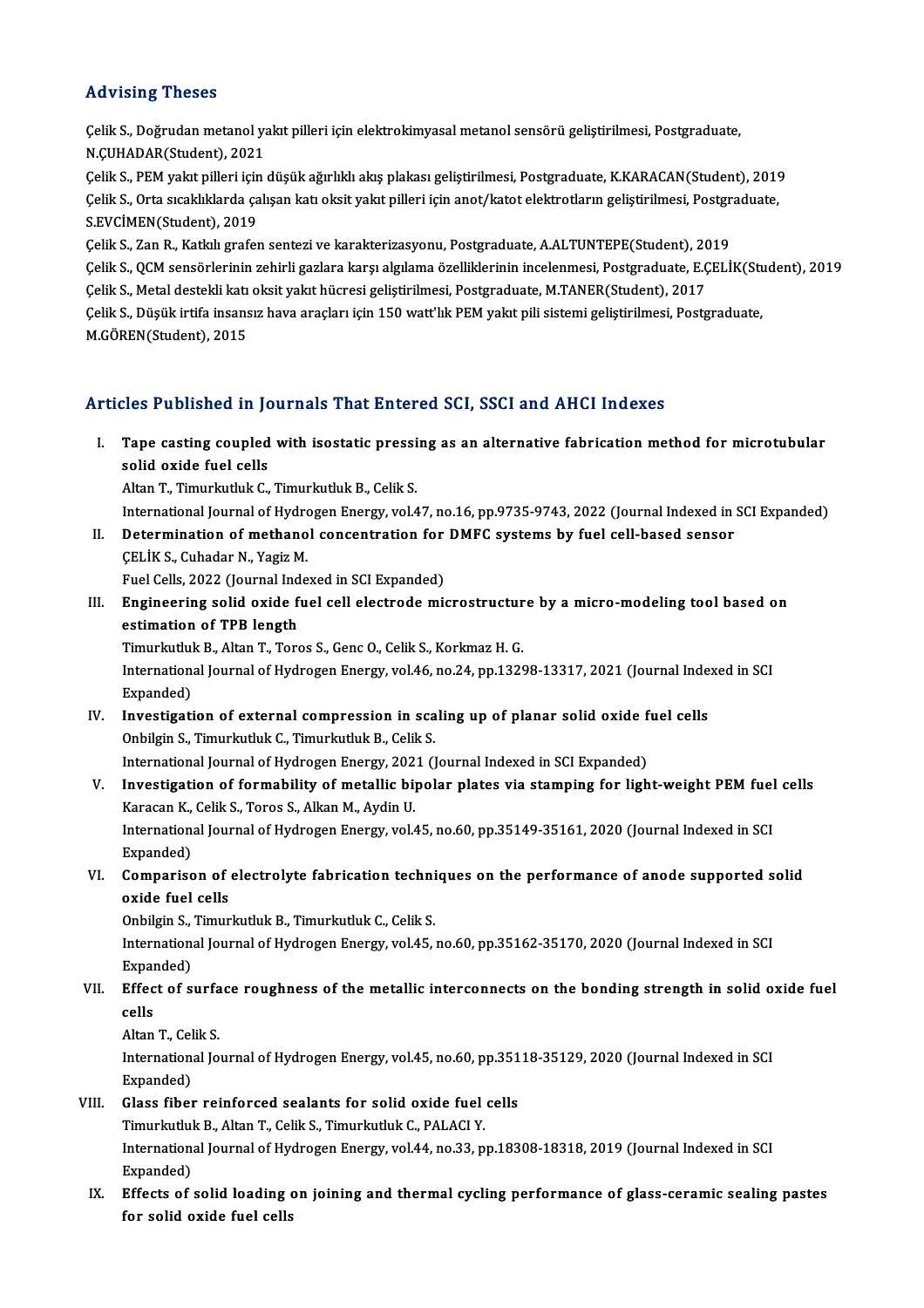TimurkutlukB.,CelikS.,Ucar E.

Timurkutluk B., Celik S., Ucar E.<br>Ceramics International, vol.45, no.10, pp.12845-12850, 2019 (Journal Indexed in SCI Expanded)<br>Influence of destar blade san en the preparties of tape sest NiO/YSZ anode supports

X. Influence of doctor blade gap on the properties of tape cast NiO/YSZ anode supports for solid oxide Ceramics I<br>I<mark>nfluence</mark><br>fuel cells<br>Timurlath

Timurkutluk B., Celik S., Ucar E.

Ceramics International, vol.45, no.3, pp.3192-3198, 2019 (Journal Indexed in SCI Expanded)

### Timurkutluk B., Celik S., Ucar E.<br>Ceramics International, vol.45, no.3, pp.3192-3198, 2019 (Journal Indexed in SCI Expanded)<br>XI. Investigation of temperature distribution and performance of SOFC short stack with/without<br>ma Ceramics International, volumes<br>**Investigation of temper**<br>machined gas channels<br>Canavar M. Mat A. Colik S. Investigation of temperature distribution and<br>machined gas channels<br>Canavar M., Mat A., Celik S., Timurkutluk B., Kaplan Y.<br>International Journal of Hydrogen Energy vol.44, no.

machined gas channels<br>Canavar M., Mat A., Celik S., Timurkutluk B., Kaplan Y.<br>International Journal of Hydrogen Energy, vol.41, no.23, pp.10030-10036, 2016 (Journal Indexed in SCI<br>Evnanded) Canavar M.,<br>Internation:<br>Expanded)<br>Ontimum International Journal of Hydrogen Energy, vol.41, no.23, pp.10030-10036, 2016 (Journal Indexed in S<br>Expanded)<br>XII. Optimum processing parameters to improve sealing performance in solid oxide fuel cells<br>Fiture of The S. Mat

Expanded)<br>XII. Optimum processing parameters to improve sealing performance in solid oxide fuel cells<br>Ertugrul T. Y., Celik S., Mat M. D. Optimum processing parameters to improve sealing performance in solid oxide functional, and the D.<br>Ertugrul T. Y. , Celik S., Mat M. D.<br>Ceramics International, vol.41, no.8, pp.9834-9842, 2015 (Journal Indexed in SCI Expan

Ertugrul T. Y. , Celik S., Mat M. D.<br>Ceramics International, vol.41, no.8, pp.9834-9842, 2015 (Journal Indexed in SCI Expanded)<br>XIII. Mechanical and electrochemical behavior of novel electrolytes based on partially stabili Ceramics International, vol.4<br>Mechanical and electrock<br>for solid oxide fuel cells<br>Celik S. Timurkuluk P. Tore Mechanical and electrochemical behavior<br>for solid oxide fuel cells<br>Celik S., Timurkutluk B., Toros S., Timurkutluk C.<br>Coromics International val 41, no 7, np 9795, 97 for solid oxide fuel cells<br>Celik S., Timurkutluk B., Toros S., Timurkutluk C.<br>Ceramics International, vol.41, no.7, pp.8785-8790, 2015 (Journal Indexed in SCI Expanded)

### Celik S., Timurkutluk B., Toros S., Timurkutluk C.<br>Ceramics International, vol.41, no.7, pp.8785-8790, 2015 (Journal Indexed in SCI Expanded)<br>XIV. Micro level two dimensional stress and thermal analysis anode/electrolyte i Ceramic<mark>:</mark><br>Micro le<br>fuel cell<br><sup>Colib</sup> S fuel cell<br>Celik S., Ibrahimoglu B., Mat M. D. , Kaplan Y., Veziroglu T. N.

International Journal of Hydrogen Energy, vol.40, no.24, pp.7895-7902, 2015 (Journal Indexed in SCI Expanded)

Celik S., Ibrahimoglu B., Mat M. D. , Kaplan Y., Veziroglu T. N.<br>International Journal of Hydrogen Energy, vol.40, no.24, pp.7895-7902, 2015 (Journal Indexed in SCI Exp.<br>XV. Influential parameters and performance of a glas Interna<br>I<mark>nfluer</mark><br>Celik S.<br>Ceremi Influential parameters and performance of a glass-ceramic sealant for solid oxide<br>Celik S.<br>Ceramics International, vol.41, no.2, pp.2744-2751, 2015 (Journal Indexed in SCI Expanded)<br>Three dimensional stress analysis of sol Celik S.<br>Ceramics International, vol.41, no.2, pp.2744-2751, 2015 (Journal Indexed in SCI Expanded<br>XVI. Three dimensional stress analysis of solid oxide fuel cell anode micro structure

Ceramics International, vol.41, no.2, pp.2744-2751, 2015 (Journal Indexed in SCI Expanded)

# Celik S., Ibrahimoglu B., Toros S., Mat M. D.

International Journal of Hydrogen Energy, vol.39, no.33, pp.19119-19131, 2014 (Journal Indexed in SCI<br>Expanded) International Journal of Hydrogen Energy, vol.39, no.33, pp.19119-19131, 2014 (Journal Indexed in<br>Expanded)<br>XVII. Measurement of the temperature distribution in a large solid oxide fuel cell short stack<br>Celik S. Timurluthu

## Expanded)<br>Measurement of the temperat<br>Celik S., Timurkutluk B., Mat M. D.<br>International Journal of Hydnoge Measurement of the temperature distribution in a large solid oxide fuel cell short stack<br>Celik S., Timurkutluk B., Mat M. D.<br>International Journal of Hydrogen Energy, vol.38, no.25, pp.10534-10541, 2013 (Journal Indexed in

Celik S., Tim<br>Internation:<br>Expanded)<br>Effect of b International Journal of Hydrogen Energy, vol.38, no.25, pp.10534-10541, 2013 (Journal Indexed in SCI<br>Expanded)<br>XVIII. Effect of binder burnout on the sealing performance of glass ceramics for solid oxide fuel cells<br>Expans

## Expanded)<br>Effect of binder burnout on<br>Ertugrul T.Y. , Celik S., Mat M. D.<br>Journal of Bouer Sources vol 24 Effect of binder burnout on the sealing performance of glass ceramics for soli<br>Ertugrul T. Y. , Celik S., Mat M. D.<br>Journal of Power Sources, vol.242, pp.775-783, 2013 (Journal Indexed in SCI Expanded)<br>Effects of electroly

Ertugrul T. Y. , Celik S., Mat M. D.<br>Journal of Power Sources, vol.242, pp.775-783, 2013 (Journal Indexed in SCI Expanded)<br>XIX. Effects of electrolyte pattern on mechanical and electrochemical properties of solid oxide fue Journal of Power Sources, vol.242, pp.775-783, 2013 (Journal Indexed in SCI Expanded)<br>Effects of electrolyte pattern on mechanical and electrochemical properties of sol<br>Timurkutluk B., Celik S., Toros S., Timurkutluk C., M Effects of electrolyte pattern on mechanical and electrochemical properties of sol<br>Timurkutluk B., Celik S., Toros S., Timurkutluk C., Mat M. D. , Kaplan Y.<br>Ceramics International, vol.38, no.7, pp.5651-5659, 2012 (Journal

### XX. Novel electrolytes for solid oxide fuel cells with improved mechanical properties TimurkutlukB.,CelikS.,TimurkutlukC.,MatM.D. ,KaplanY. Novel electrolytes for solid oxide fuel cells with improved mechanical properties<br>Timurkutluk B., Celik S., Timurkutluk C., Mat M. D. , Kaplan Y.<br>International Journal of Hydrogen Energy, vol.37, no.18, pp.13499-13509, 201 Timurkutlul<br>Internation:<br>Expanded)<br>Novel stru International Journal of Hydrogen Energy, vol.37, no.18, pp.13<br>Expanded)<br>XXI. Novel structured electrolytes for solid oxide fuel cells<br>Timurkuluk B. Colik S. Timurkuluk C. Mat M. D. Kanlan V.

Expanded)<br>Novel structured electrolytes for solid oxide fuel cells<br>Timurkutluk B., Celik S., Timurkutluk C., Mat M. D. , Kaplan Y. Novel structured electrolytes for solid oxide fuel cells<br>Timurkutluk B., Celik S., Timurkutluk C., Mat M. D. , Kaplan Y.<br>Journal of Power Sources, vol.213, pp.47-54, 2012 (Journal Indexed in SCI Expanded)<br>Measurement and e

### XXII. Measurement and estimation of species distribution in a direct methanol fuel cell<br>Celik S., Mat M. D. Journal of Power<br>Measurement a<br>Celik S., Mat M. D.<br>International Jour

International Journal of Hydrogen Energy, vol.35, no.5, pp.2151-2159, 2010 (Journal Indexed in SCI Expanded)